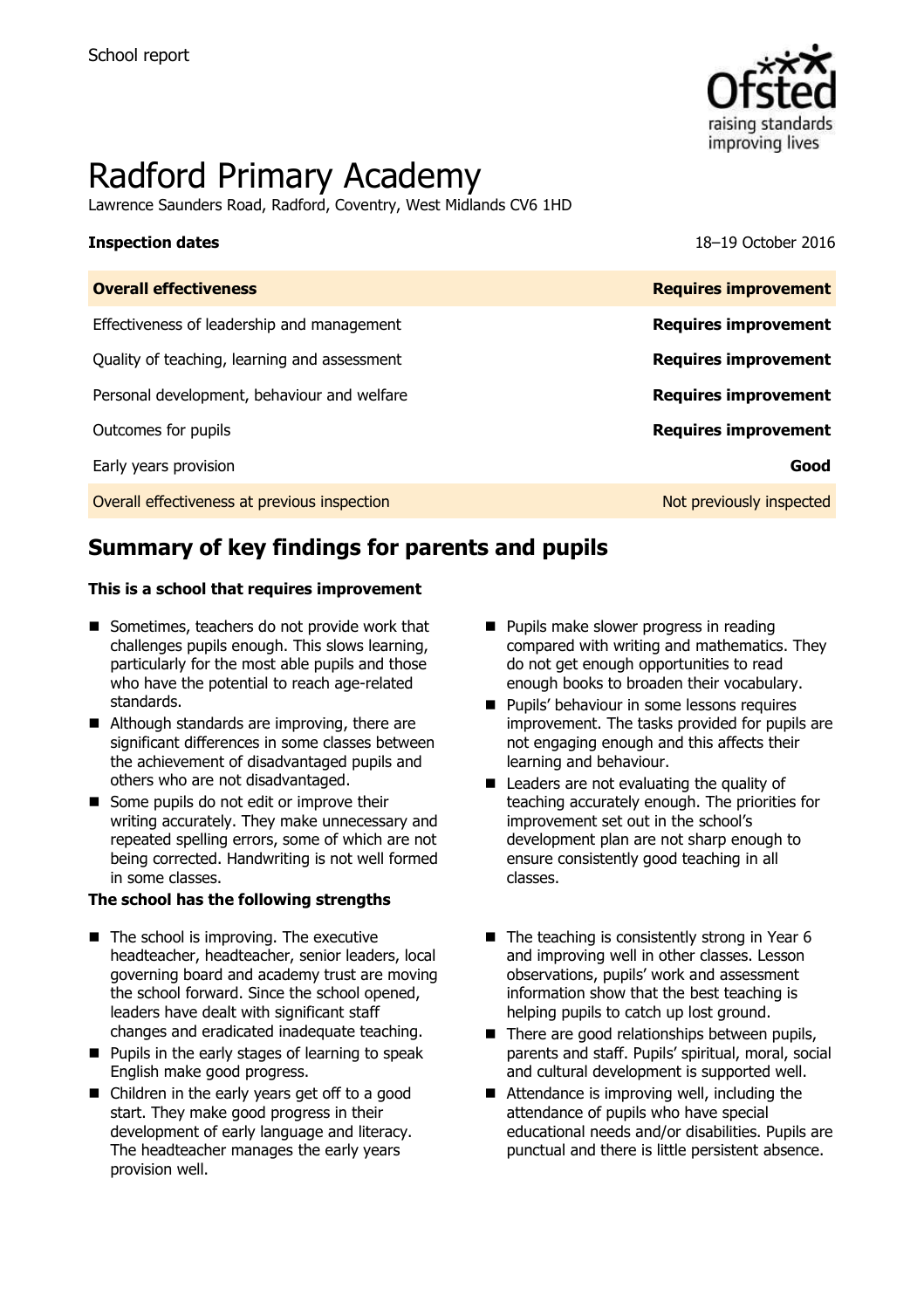

# **Full report**

### **What does the school need to do to improve further?**

- Improve the quality of teaching so that pupils are offered the right level of challenge in all classes, by:
	- adapting tasks and providing work during lessons to challenge pupils who have the potential to reach or exceed age-related standards in reading, writing and mathematics
	- making sure that teachers and support staff routinely check that pupils correct mistakes, especially when writing and completing mathematics tasks
	- asking more challenging questions in lessons, rather than going over too much work already learned, particularly for the most able pupils.
- **Improve pupils' behaviour in lessons, by:** 
	- making sure that lessons engage, challenge and interest pupils
	- ensuring that the same school-wide expectations are set for behaviour in all classes
	- expecting pupils to complete their work on time.
- Sustain improvements to pupils' achievement in reading, writing and mathematics, by:
	- closing still further, in all classes, the difference between the attainment and progress of disadvantaged pupils and others nationally who are not disadvantaged
	- using more effective and consistent methods to help pupils improve the accuracy of their spelling and quality of handwriting
	- checking that pupils are improving their reading skills and making sure that pupils read widely and often
	- improving pupils' problem-solving skills in mathematics lessons by helping them use the most effective calculation methods to solve problems.
- Improve further the impact of leadership on sustaining improvements to teaching and pupils' achievement in all classes, by:
	- setting clearer targets and measures of success in the school's development plan to help gauge the impact of actions taken to improve teachers' performance and pupils' progress
	- identifying the most common weaknesses in teaching and communicating these to teachers and support staff so they know how best to improve their practice.

An external review of the school's use of the pupil premium should be undertaken in order to assess how this aspect of leadership and management may be improved.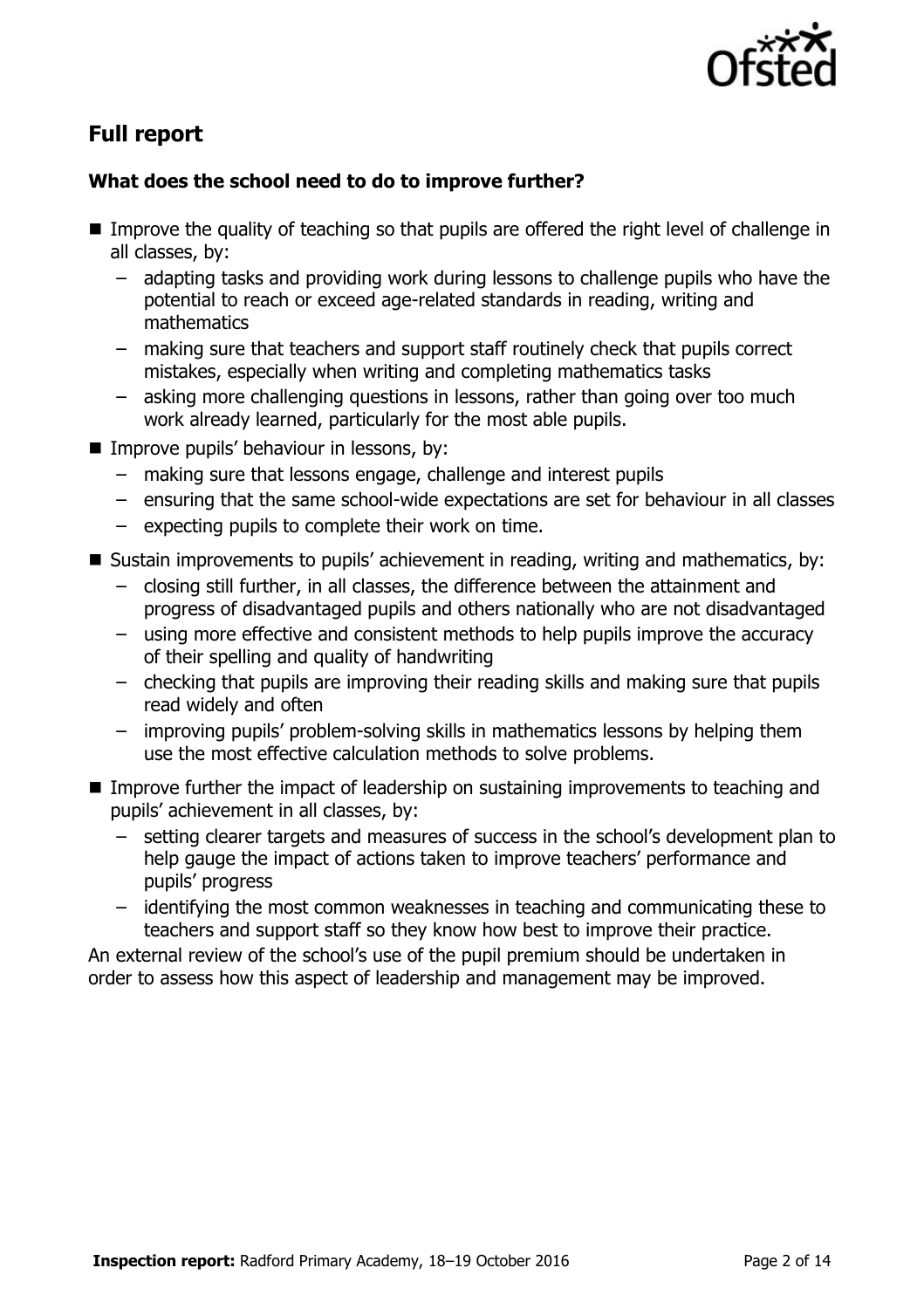

## **Inspection judgements**

### **Effectiveness of leadership and management Requires improvement**

- Leaders do not provide an accurate assessment of the quality of teaching. They carry out regular and systematic monitoring of lessons, pupils' work and progress but do not have a clear enough view of the most common strengths and weaknesses of teaching in all classes.
- The school's development plan does not identify specific priorities to quide leaders' monitoring activities. As a result, leaders are not addressing some common weaknesses, such as teachers' questioning or the lack of pace and challenge offered to middle- and higher-ability pupils. The development plan sets out broad, generic priorities to improve teaching but does not set out actions to pinpoint and address the most common weaknesses of teaching and pupils' achievement.
- Teachers' lesson plans are scrutinised regularly and there are routine reviews of pupils' work and progress. Teachers and leaders with responsibility for managing subjects or aspects of the school use their own subject action plans which provide more precise priorities for improvement. However, leaders are not focusing enough on improving teaching in those classes where the level of challenge and expectations for behaviour and work are not ambitious enough.
- Despite these shortcomings, the executive headteacher, headteacher, assistant headteacher and governors have brought stability to the school. Leaders and governors have managed to eradicate the weakest teaching which resulted in the significant underachievement evident from the national test results in 2015.
- Leaders demonstrate the capacity for sustained improvement. In the last 12 months, leaders and governors appointed key staff who are effective in sharing best practice to help teachers and support staff improve their practice. As a result, there are early indications that standards are improving and leaders are providing common expectations for pupils' work and behaviour that are starting to show more consistency.
- There are increasing opportunities for leaders and staff to see and share best practice with other academies across the multi-academy trust (MAT) and across a local network of outstanding and good schools. Where teaching requires improvement, leaders provide guidance and support for teachers and support staff and the strongest teachers are starting to influence the performance of other staff. The headteacher has been particularly effective in overseeing improvements to the early years provision.
- Leaders redesigned the curriculum to provide a rich and broad variety of projects, visits and special themes that enliven pupils and make learning interesting and enjoyable. For example, pupils are provided with first-hand outdoor experiences, such as a trip to Kenilworth Castle to complement a recent topic entitled 'Towers and Turrets'. Key stage 2 pupils visit Warwick University to take part in 'lectures for young people' as leaders endeavour to raise the aspirations of disadvantaged and vulnerable families. The election of school councillors, as one pupil stated to an inspector, 'Helps us to become better pupils and to help others', as well as providing direct experience of local democracy. The school's leaders and staff are very committed to teaching pupils the British values of democracy, and respect and tolerance of people from different cultures and races, and with different beliefs and customs.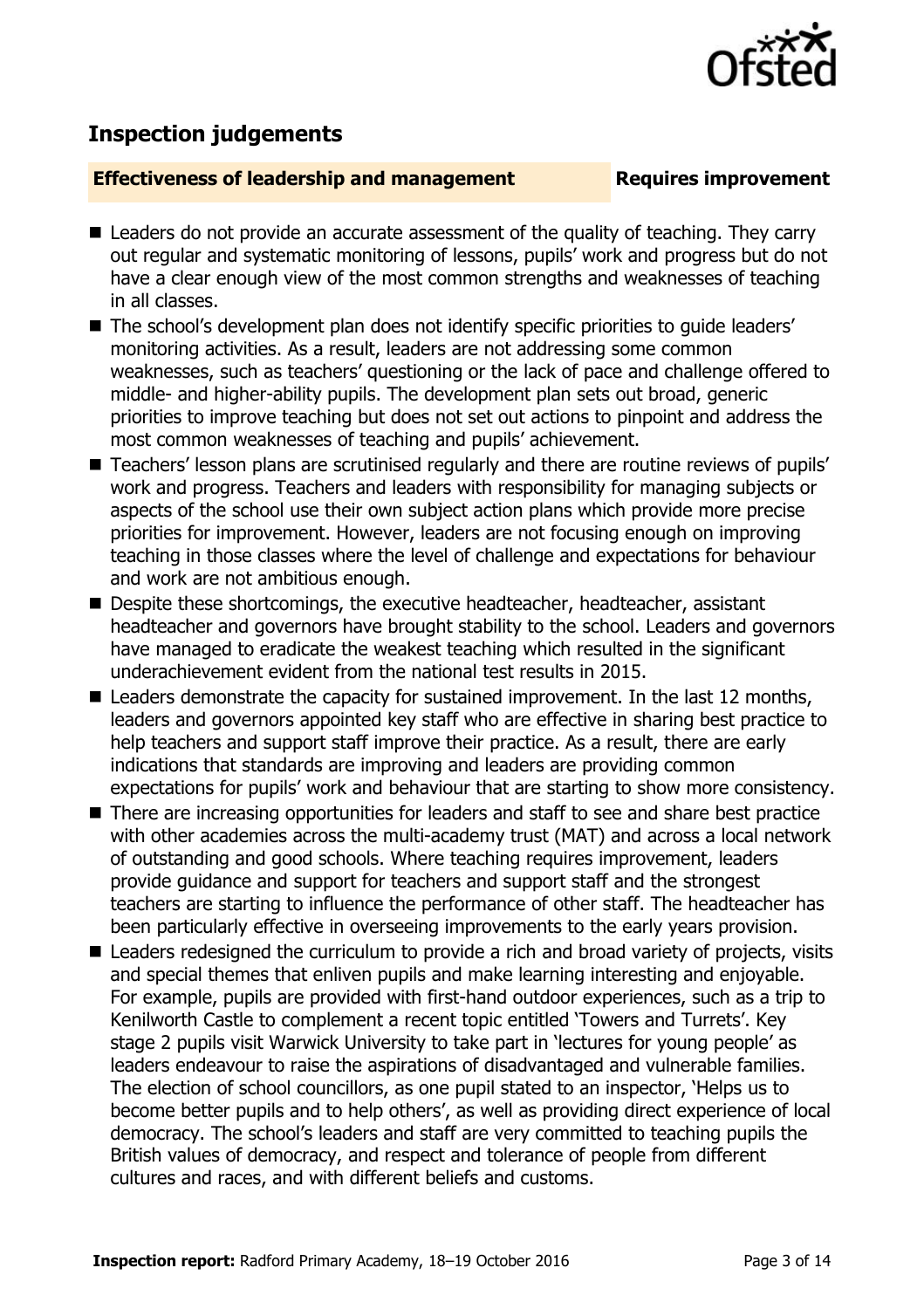

- Specialised programmes and events are organised for specific groups, such as the visit of a storyteller specifically aimed at White British Roma and Traveller pupils and families. This, as well as many examples of specific interventions for pupils who have special educational needs and/or disabilities, reflects the school's commitment to inclusion and the opportunities it provide for all pupils. Leaders and staff provide good opportunities, as well as effective support and intervention work for pupils who speak little or no English. Pupils who join the school at different times during the school year, especially those learning English as an additional language, soon settle and do well because the school provides effective support for these pupils.
- Most of the parents that inspectors spoke to are pleased with the range of experiences their children are provided with. Homework links effectively to the topics planned in the school's curriculum and parents are increasingly involved, for example they helped pupils make models to display in the school as part of their studies of Ancient Greece. The school hosts special musical events and acts as a 'music hub' for the local community. Displays of pupils' creative and fine art adorn corridors and reflect the broad range of topics and themes studied as well the good use made of educational visits and visitors. There are many examples displayed or recorded in pupils' work that demonstrate how well leaders and staff enhance pupils' studies, making a good contribution to pupils' spiritual, moral, social and cultural development.
- The primary school physical education sports fund is used well to support participation in sports and games. In addition to regular physical education and swimming lessons, after-school clubs provide good opportunities for pupils to engage in team games, sports and activities that promote healthy and active lifestyles.
- The MAT provides a good balance of challenge and support for the school's leaders and staff. This is improving the effectiveness of the school as teaching and pupils' achievement are improving. Following the disappointing 2015 national test results, the trust, senior leaders and governors analysed pupils' outcomes and, rightly, identified underachievement in key areas, such as in reading and mathematics. As a result, leaders and governors deployed effective teachers with the right quality and expertise to teach in the Year 5 and Year 6 classes last year. The most recent national test results in 2016 point to improvement, although there is still more to be done to maintain consistently good teaching in all classes across the school.

#### **Governance of the school**

- Governance is effective because the local governing board is overseeing and managing improvements to the school.
- The chair and other key governors keep in regular touch with the executive headteacher, headteacher and assistant headteachers to hold leaders and staff to account for pupils' achievement and staff performance. However, they do not always receive an accurate overview of the quality of teaching.
- The performance of staff is linked to pay progression and management responsibilities. Governors receive regular updates about pupils' progress and have a good understanding of pupil performance data, enabling the local governing board to challenge underperformance. This includes the achievement of disadvantaged pupils where the differences are diminishing but there are still significant differences in some classes between their achievement and that of other pupils nationally who are not disadvantaged. The most recent reliable national comparisons (2015) show that some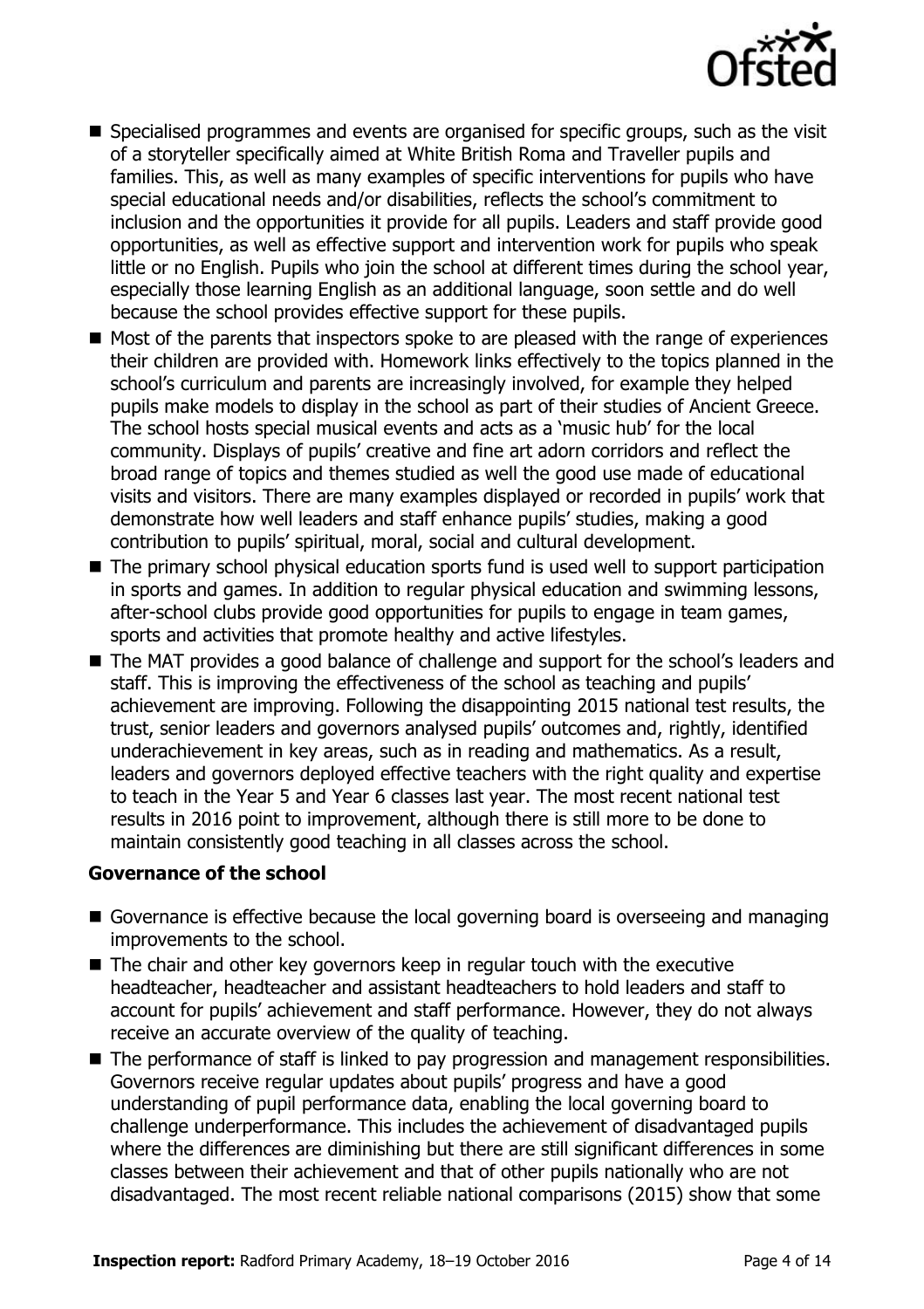

disadvantaged pupils were more than a year behind other pupils nationally in reading, writing and mathematics.

### **Safeguarding**

- $\blacksquare$  The arrangements for safeguarding are effective.
- All safeguarding arrangements are robust. Staff recruitment and vetting procedures are rigorous and effective. There is an effective and vigilant culture of safeguarding. Every member of staff, including supervisory staff at lunchtime and adults who manage the breakfast club, understand their roles in relation to child protection procedures. Staff and governors know what to do and who to ask to seek advice about the safety and welfare of pupils. The MAT has consistent procedures across all five of its academies to monitor safeguarding procedures.
- The parents that spoke to inspectors were positive about the school and are pleased with the way that leaders and staff are committed to pupils' well-being and safety. Teachers and support staff are well trained and vigilant. Administrative staff diligently check and verify the identity of visitors when they arrive at school.
- The safety and well-being of children in the early years (Nursery and Reception class) is well managed and the early years welfare requirements are fully met.

### **Quality of teaching, learning and assessment Requires improvement**

- **Pupils' work, assessment information and lesson observations show that teaching** requires improvement because it has not yet led to consistently good achievement for pupils in all classes.
- Inspection findings confirm that teachers are increasingly adopting more consistent practice but are not always expecting enough or exercise consistent expectations for work and behaviour in lessons.
- The majority of staff, as reflected in their responses to the staff questionnaire, and most of the parents spoken to during the inspection are pleased with improvements to teaching since the headteacher joined in September 2014. These improvements include more stable staffing and the elimination of weak or poor teaching that led to past underperformance by pupils as seen in the 2015 national test results. Staff morale is high; this is also reflected in the staff questionnaire and the way teachers respond to feedback on their performance.
- Inconsistencies exist across classes. Some teachers do not ask questions or probe further to deepen pupils' understanding and knowledge. This slows learning and prevents pupils from developing higher levels of understanding. The work set for pupils is not always challenging enough, especially for the most able pupils and those who need to catch up and have the capability to reach age-related expectations.
- Class discussions are more effective when pupils contribute by sharing ideas and are given the opportunity to read aloud to others or to explain themselves in complete sentences. Pupils in Year 6, for example, come up with ideas and answer questions fully because the teacher provides ample opportunities for productive discussion. Evidence from their previous work shows that Year 6 pupils often have time to map out their ideas before writing independently. This was also a good feature of teaching seen in Year 4 during a science lesson when pupils were invited to read out the results of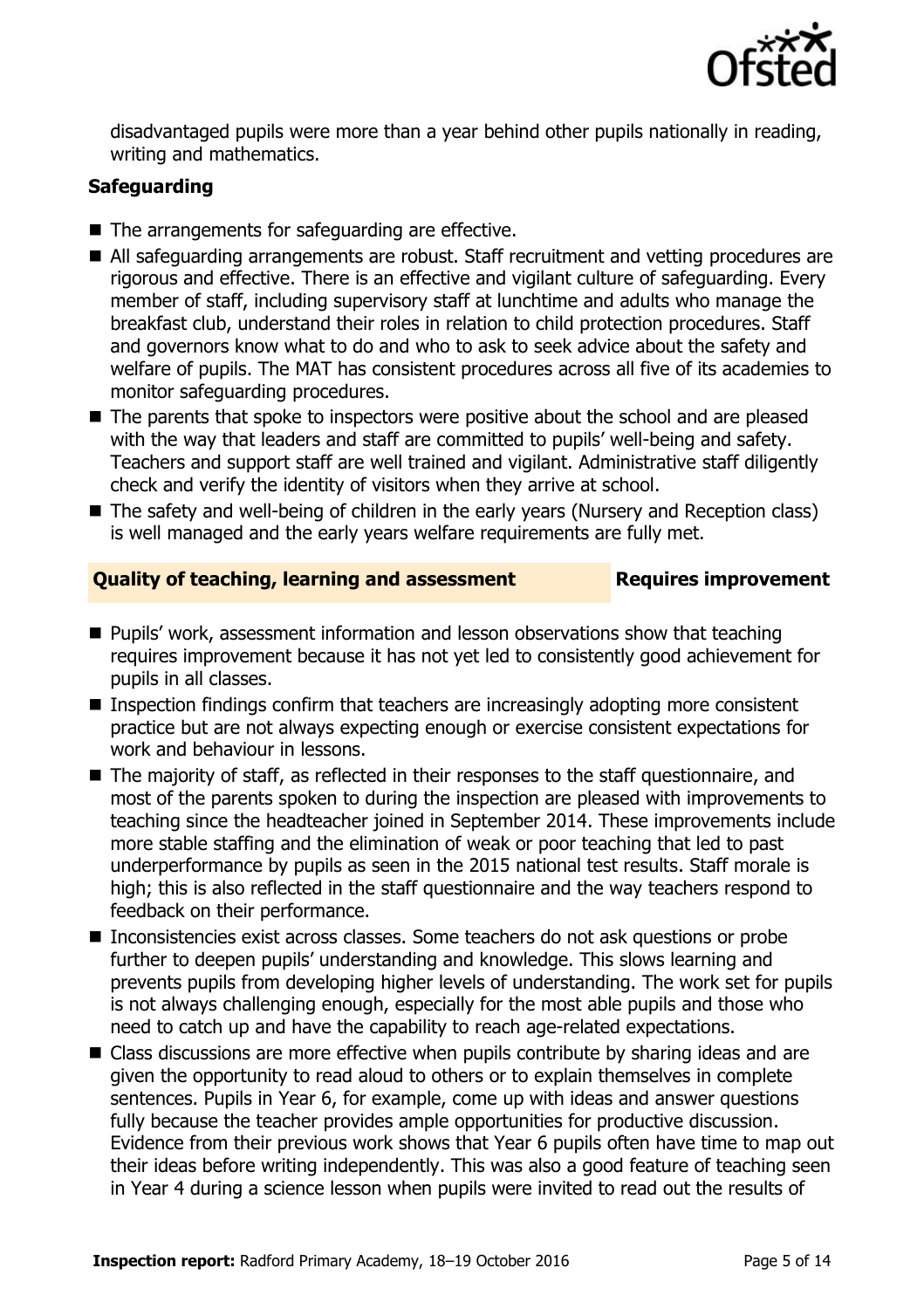

their enquiries into the viscosity of different fluids and substances. However, this is not common enough practice, so pupils' speaking, listening and use of vocabulary does not improve well enough in all classes. In some lessons, pupils are too noisy and this disrupts the learning of others because teachers and support staff have not yet adopted effective systems to control pupils' behaviour in lessons.

- Teachers' marking and assessments are improving. Teachers usually offer good guidance for pupils so they can understand the next steps in their learning, although teachers' expectations are not always high enough. When asked by inspectors what they were expected to complete independently in the time allowed, pupils were unclear so did not produce enough work and wasted time chatting. This is also reflected in pupils' workbooks in those classes where there are inconsistent expectations for work and progress during lessons.
- There are some inconsistent and common weaknesses in lessons that are not being pinpointed when leaders monitor pupils' work or teaching. For example, workbooks in some classes show incomplete work or corrections that have not been made when pupils are asked to revisit their work. Pupils' independent writing in some classes shows inconsistent presentation and irregular handwriting. In some classes, handwriting and presentation are of good quality and in others they are untidy or not improving enough, with some repeated spelling errors.
- In mathematics books, pupils are often expected to solve problems that engage and interest them. The most effective teaching helps pupils to improve their knowledge and understanding because teachers are helping pupils to correct errors and go over mistakes. However, in some classes problems are too easy or too hard. Pupils either complete a whole page getting everything correct without enough challenge to their learning, or they complete a page incorrectly and are not being taught an efficient method of calculation.
- Despite these weaknesses, there are signs of improvement. Many lessons are well structured, pupils are managed well and positive relationships are developed. The most effective teaching sets high expectations for behaviour and learning. This enables pupils to achieve well and show keen attitudes to work that contribute well to their learning. As a result of this more challenging teaching, pupils sustain their concentration and interest for lengthy periods. This is not yet always the case however, reflecting inconsistent expectations in some classes.
- Good-quality work and displays around the school reflect the wide range of opportunities on offer to the pupils, as well as the good contribution that the school's planned curriculum makes to pupils' personal development.
- Both teachers and support staff plan and teach small groups of pupils who have special educational needs and/or disabilities. Pupils who have additional learning needs make similar rates of progress as other pupils. Teachers and those responsible for monitoring these pupils are checking the impact of each intervention programme to make sure they are best suited to help pupils reach their expected learning targets.
- New arrivals, including pupils in the early stages of learning English, are provided with support that is well planned and effective to meet their needs. These pupils soon settle into the school and improve their spoken and written English.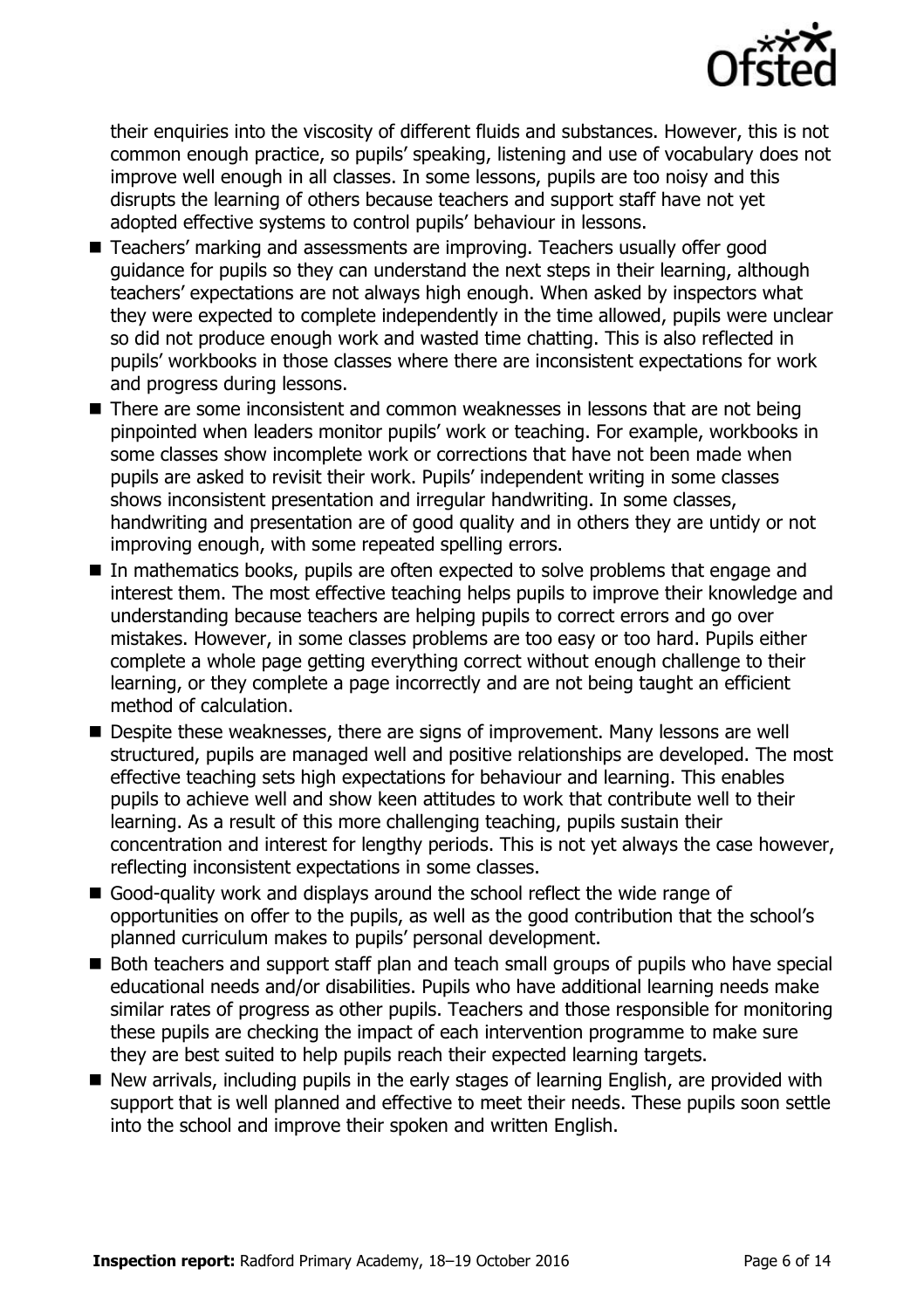

### **Personal development, behaviour and welfare <b>Requires improvement**

#### **Personal development and welfare**

- The school's work to promote pupils' personal development and welfare is good.
- There are good opportunities for pupils to learn about other faiths, customs and traditions through religious education, the arts, music, themed topics, projects and educational visits. The school is successful in promoting a strong emphasis on tolerance and equality, which prepares pupils well for life in a modern, democratic Britain.
- **Pupils have good manners, are polite and generally show respect for others' feelings.** They are helpful and courteous to adults and visitors. They are helpful and respectful to pupils who have disabilities or when a child is upset or distressed. For example, some older pupils took care of a child from the early years who strayed into the 'big playground' and brought the child to safety by escorting her to an adult.
- **Pupils enjoy volunteering to help others as playground leaders, school councillors or** librarians. The school's indoor and outdoor environment and resources are well maintained, clean and stimulating which is appreciated and respected by pupils. They willingly offer to tidy up after eating their lunchtime meal or sandwich and there is very little litter or unkempt areas – reflecting how well pupils care for their school.
- The school's work to keep pupils safe and secure is effective. Pupils learn a lot about staying safe and healthy. For example, pupils can explain the precautions they need to take when using computers, including the use of the internet or text messaging on mobile devices. Pupils say that bullying is rare. Pupils confirmed that the few incidents, like name-calling or when friends fall out, are dealt with by leaders and staff.

#### **Behaviour**

- The behaviour of pupils requires improvement. Learning slows when pupils lose interest, go off task by chatting or do not do enough work because teachers' expectations are not consistent enough in some classes.
- There is good behaviour and attitudes to learning in those lessons and classes where expectations are high for both behaviour and work. In some lessons, however, pupils do not always have enough to do that engages them fully, so some pupils chat or their attention wanders away from the task set for them.
- **Pupils are keen to learn and do their best. They cooperate well when working in groups** or with a partner and are willing to tackle problems, demonstrating resilience and perseverance. However, they are not always expected to do enough work in the time provided. The best behaviour in lessons exists when teachers set out clear guidelines when pupils work independently or in groups so they are clear about the tasks and what is expected. This is not always the case though and this is reflected in lessons and in pupils' workbooks where too little work has been completed or is sometimes left incomplete.
- Leaders and staff are effective in dealing with the few racist or bullying incidents that sometimes occur and log these to ensure they are not repeated. The lessons learned from these incidents are noted by school leaders. Appropriate behaviour modification programmes and discussions with families and pupils resolve issues to make sure pupils are safe, well cared for and not at risk of harm or intimidation.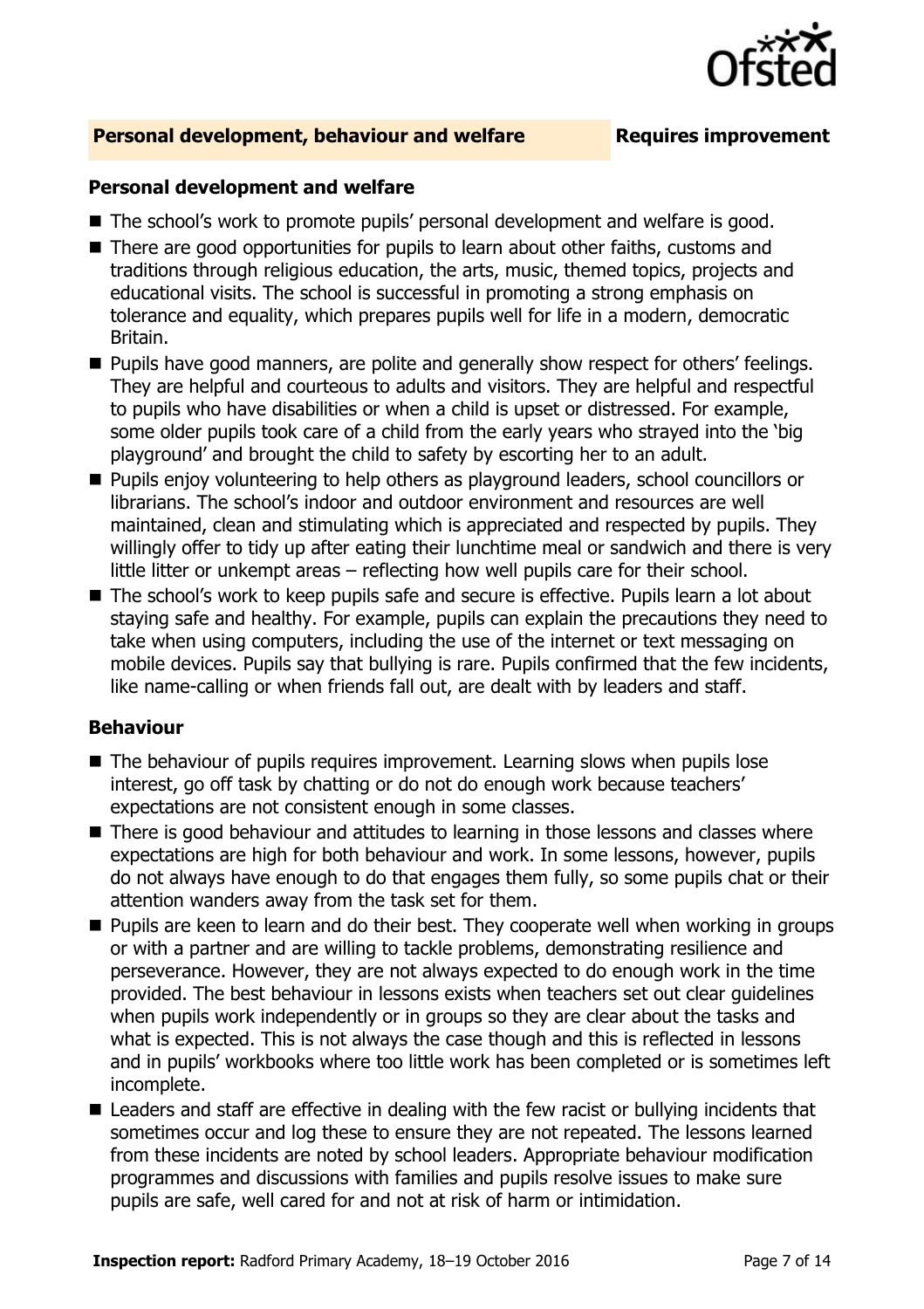

■ Attendance is improving well and is now in line with the national average. Past records (from 2015) show that some pupils who receive special educational needs support were not attending regularly enough but this is no longer the case and their attendance has improved significantly this year. Leaders and staff keep robust records and monitor patterns of absence well. Family support and early help is provided for vulnerable families that are effective in encouraging pupils to attend regularly and to come to school on time. Leaders and staff adopt effective measures by working with families to reduce persistent absence rates.

#### **Outcomes for pupils Requires improvement**

- Although improving, pupils in some year groups are not making consistently good progress over time. Leaders and staff were quick to respond to the disappointing national test results for Year 1, Year 2 and Year 6 pupils in 2015. Last year's national assessments and test results in 2016 show that some targeted and effective teaching, especially in Year 6, enabled the majority of pupils to reach age-related standards in writing and mathematics by the end of key stage 2. Fewer pupils reached the agerelated standard in reading in Year 6 last year as they made slower progress compared with writing and mathematics.
- $\blacksquare$  It is not possible to compare the most recent national test results (from 2016) for pupils in Year 6 with previous years' results. This year's tests were the first to be administered as part of the revised national curriculum and there are different attainment criteria compared to previous years. The Year 1 phonics screening test results, which can be compared with previous years, improved significantly on the previous year's low standards.
- In key stages 1 and 2, the 2015 national tests showed that the overall attainment of pupils in reading, writing and mathematics was well below the national average and the school did not meet the government's floor standards at that time (the minimum requirements for pupils' attainment and progress in reading, writing and mathematics for Year 6 pupils). At that time, two years ago, these results represented inadequate progress in relation to pupils' starting points. Since then, the headteacher and senior leaders have improved teaching enough to start raising standards. The school's accurate assessment information shows that current progress and attainment in classes across the school show improvement. However, improvements are not yet at a consistent or even pace across classes, reflecting inconsistencies in the quality and effectiveness of teaching that still remain.
- $\blacksquare$  In all year groups, the large majority of pupils are making the expected rate of progress. This is improving so that all groups are starting to catch up on previously lost ground. However, the proportion of pupils making more than expected rates of progress varies considerably across classes. This affects most those pupils who were previously underachieving, including the most able pupils.
- The difference between the achievement of disadvantaged pupils and others who are not disadvantaged is diminishing although, again, this is uneven as the differences are wider in some classes compared with others. The school's use of pupil premium funding to target and support the achievement of disadvantaged pupils requires improvement in order to achieve greater consistency across classes.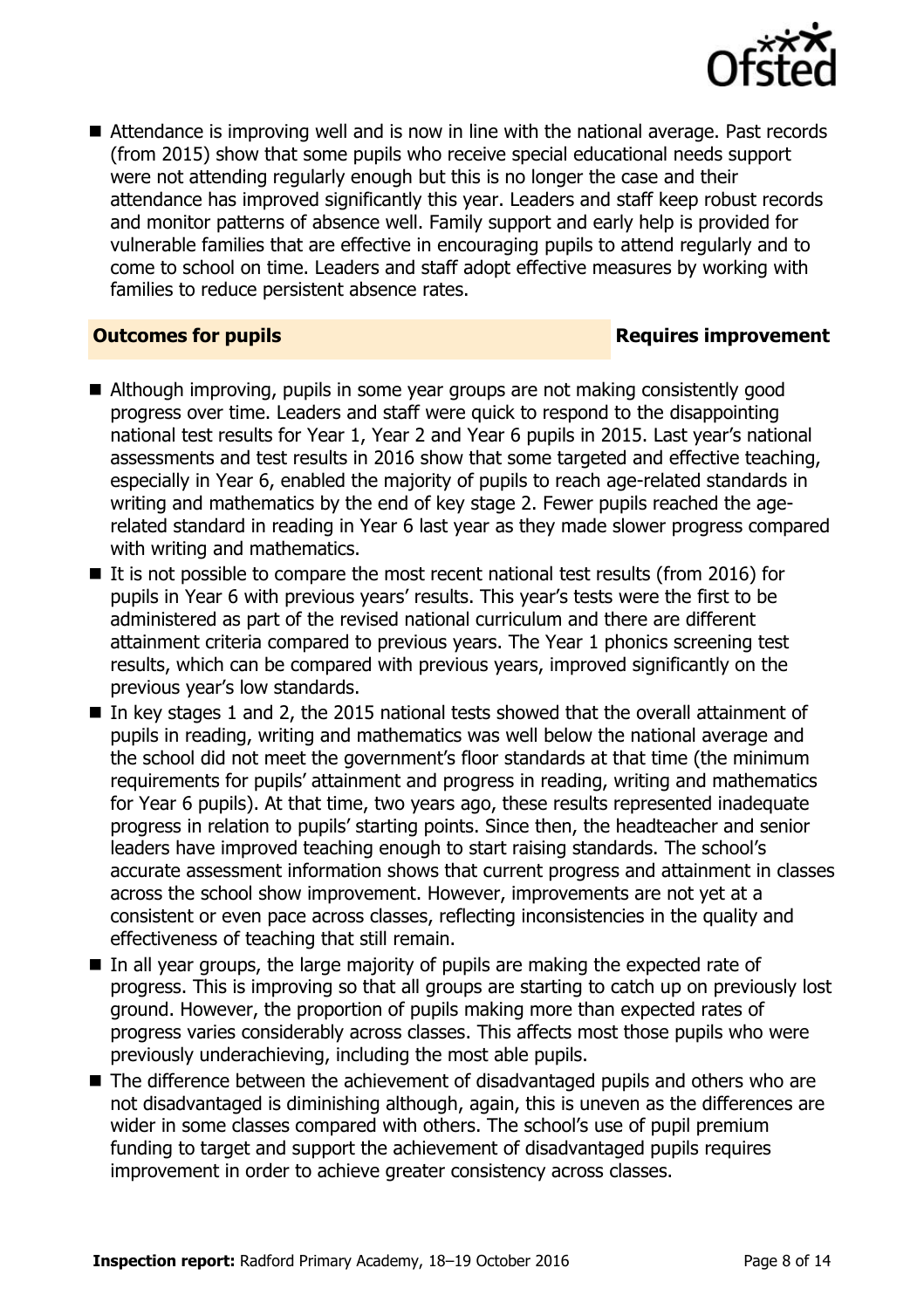

- **Pupils are increasingly making better progress in writing and mathematics compared** with reading, although in Year 6 they are making good progress in all aspects of their work because the teaching remains consistently strong and effective in this class. Across the school there are increasing opportunities for pupils to write more extensively and independently in other subjects, such as science, religious education and humanities (history and geography), although the quality of handwriting and spelling varies, reflecting teachers' inconsistent expectations.
- The most able pupils are not always reaching high enough standards, including those that are disadvantaged who fall short of reaching these higher standards. However, there are signs of improvement in mathematics and to a lesser extent in writing, where an increasing proportion of pupils are on track to reach higher standards.
- Younger pupils in the early years and key stage 1 are increasingly using their phonics skills well to read with confidence independently. However, some pupils, including older pupils in key stage 2, do not read with full understanding because they are not reading often enough or experiencing more challenging and varied books, authors and genres of literature.
- **Pupils learning English as an additional language make good progress, building on the** good foundations laid in the early years. It is significant to note that nearly half of pupils who join the school are learning English as an additional language. By the time they finish key stage 1 and key stage 2, the large majority of these pupils become fluent and competent English speakers.
- Pupils who have special educational needs and/or disabilities in all year groups make similar progress to most other pupils, including those that are disadvantaged. In some classes and in the early years, planned support and interventions, particularly in English and mathematics lessons and topic work in science and other subjects, help pupils who find learning difficult to keep up with others.

#### **Early years provision Good Good**

- The children make good progress in early phonics, reading, writing and mathematics, which prepares them well for Year 1. Nearly half of the children join the early years with little or no spoken English. These children soon engage with adults and other children, learning songs, nursery rhymes and traditional stories. The children soon pick up and use conversational English during the varied and stimulating indoor and outdoor activities they experience with their classmates.
- Most three- and four-year-old children start school with skills and abilities that are well below those typical for their age, particularly in language and communication. Good teaching and effective pastoral support for both children and families in the Nursery and Reception class are getting the youngest children off to a good start.
- Outcomes are improving. Well over half of the children reach a good level of development in early literacy (reading and writing) and mathematics by the time they start Year 1. Although this is below the national average, this represents good progress in relation to children's low starting points. They make good progress, particularly in communication skills such as listening and speaking with understanding, as well as in their development of early reading and writing skills. Children with little or no English make rapid progress and soon settle into the school's early years setting.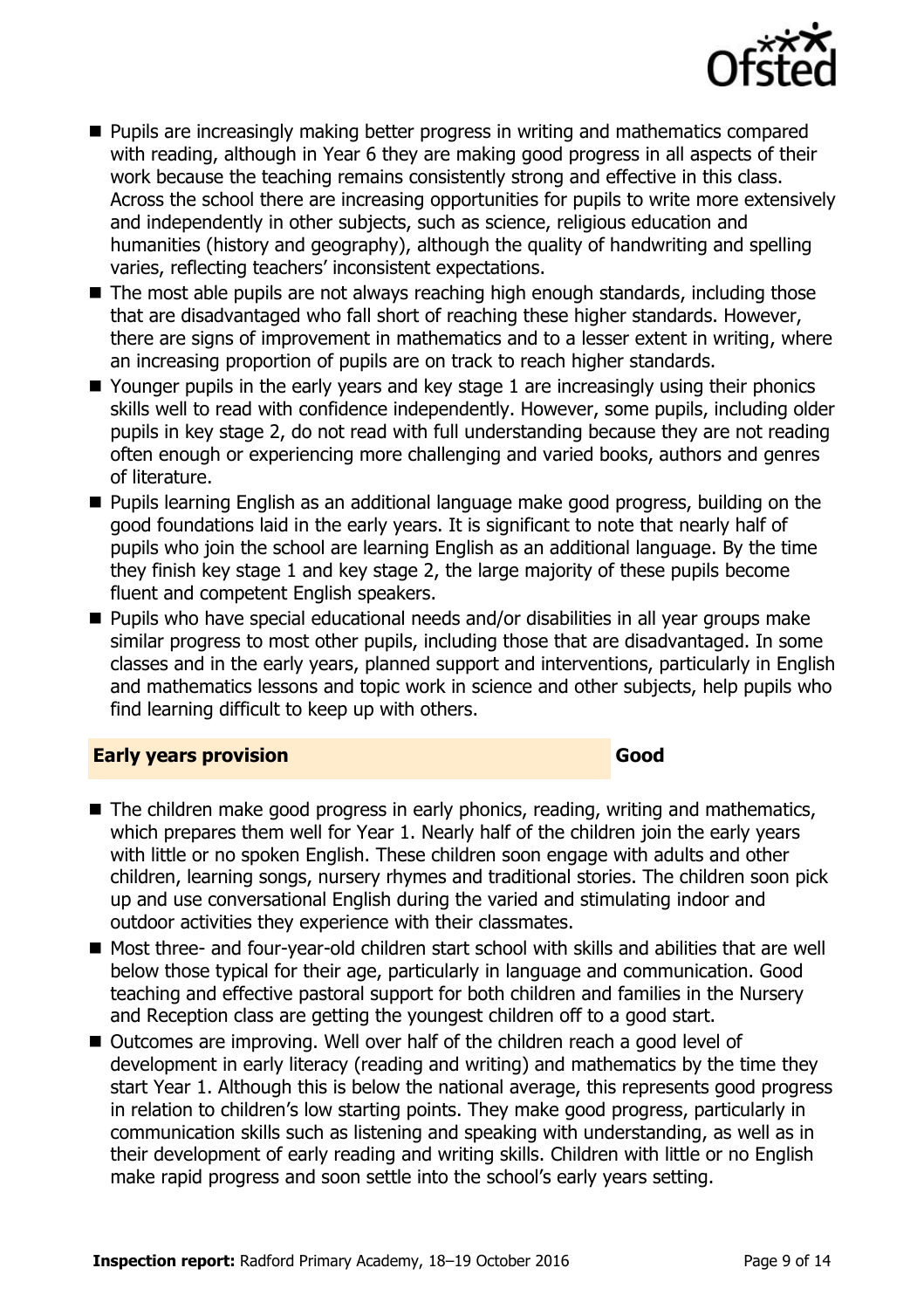

- The inspection took place only three weeks into the school year for Nursery children. Nursery and Reception children are already engaging and developing communication and mathematics skills. They improve these skills through stimulating role play activities, dressing up, gathering and counting shapes and handling utensils skilfully in outdoor wet and dry areas.
- The teaching and support provided for children in both the Nursery and Reception classes is of good quality, although adults do not always ask questions that provide opportunities for the children to think harder or explain what they have learned. For example, Nursery children were keen to show adults what they were doing when using small nets to scoop up and count toy fish and sea creatures from the outdoor wet table, but were not always asked questions to extend their language. Nonetheless, adults do respond well when children say something or comment on what they are doing. For example, Nursery children at an early stage of learning to speak English were keen for adults to use words like 'big' and 'small' and to experiment further with more words.
- Children share and communicate with each other with increasing confidence, skill and enjoyment. In the Reception class, the children were observed engaging in a stimulating range of outdoor activities. The teacher asked the children to recognise colours when making cards and hats during their recent work about the Hindu festival of Diwali.
- In both the Nursery and Reception classes, adults form positive relationships with the children. However, the morning's activities sometimes group children together as a whole class and the discussions do not have the same impact as when children work in smaller groups. This is because some children find it difficult to interact with others and with adults when spending too long in a large group.
- The headteacher provides good leadership, management and oversight of the early years. In addition to home visits and the effective use of a family support worker, the staff liaise with other early years settings within the school's network of local schools and settings to moderate and undertake accurate assessments of children's needs and abilities. Assessments are regular and help to monitor how well each individual child is doing. The information is also helpful for parents as they receive recorded and pictorial evidence, including photographs and examples of children's early drawing and writing, to show their children's progress and development in the children's 'learning journeys' (ongoing written and pictorial evidence kept in books).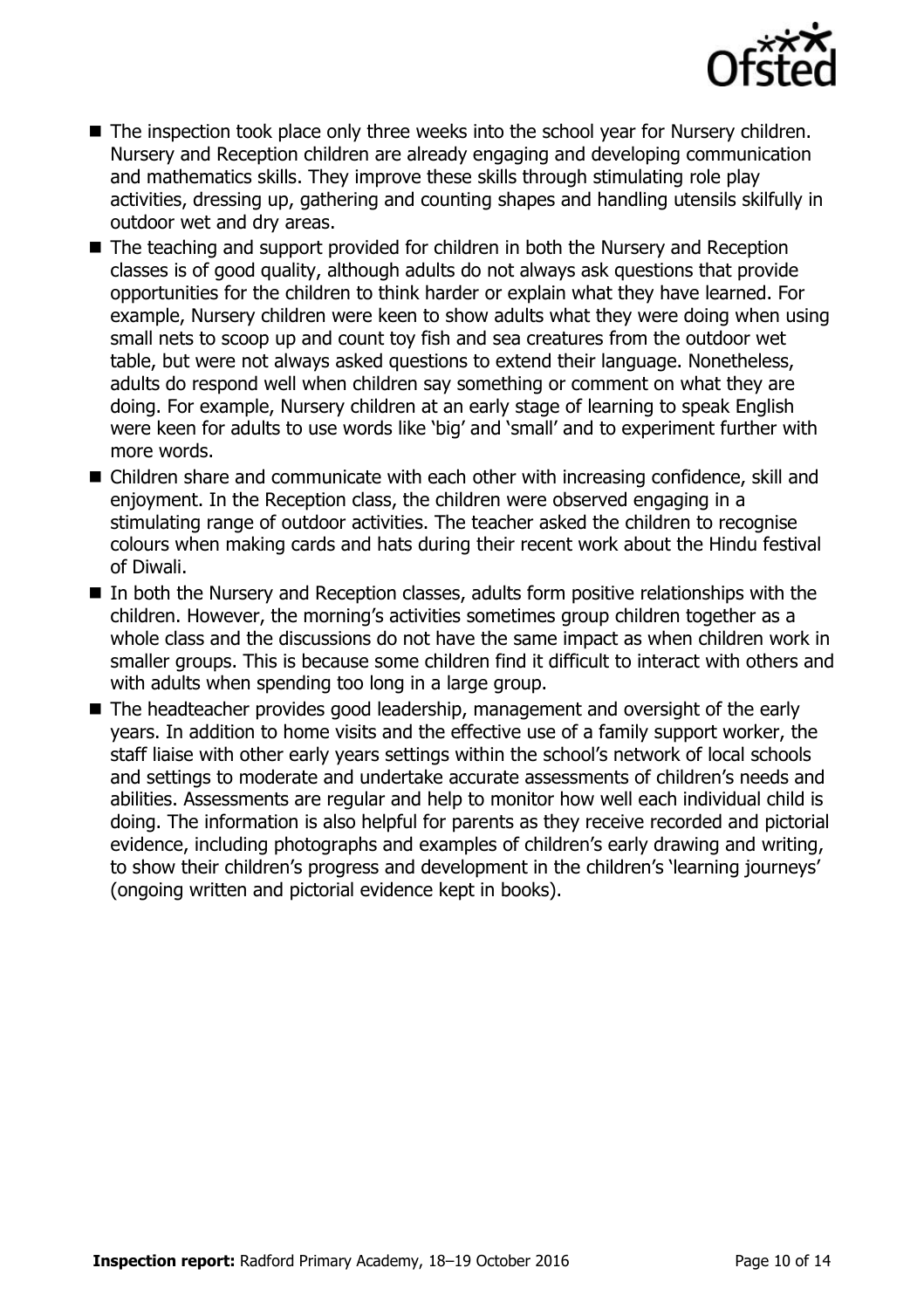

# **School details**

| Unique reference number | 140389   |
|-------------------------|----------|
| Local authority         | Coventry |
| Inspection number       | 10019984 |

This inspection of the school was carried out under section 5 of the Education Act 2005.

| Type of school                      | Primary                          |
|-------------------------------------|----------------------------------|
| School category                     | Academy sponsor-led              |
| Age range of pupils                 | $3 - 11$                         |
| <b>Gender of pupils</b>             | Mixed                            |
| Number of pupils on the school roll | 220                              |
| Appropriate authority               | The local governing board        |
| Chair                               | John Brodie                      |
| <b>Headteacher</b>                  | Lucie Buran                      |
| Telephone number                    | 02476 597234                     |
| Website                             | www.radfordprimaryacademy.org.uk |
| <b>Email address</b>                | head@radford.coventry.sch.uk     |
| Date of previous inspection         | Not previously inspected         |

### **Information about this school**

- The school meets requirements on the publication of specified information on its website.
- The academy complies with the Department for Education's quidance on what academies should publish.
- The school did not meet floor standards in 2015, which are the minimum requirements for pupils' attainment and progress in reading, writing and mathematics by the end of Year 6.
- Radford Primary Academy converted to become an academy on January 2014. When its predecessor school, Radford Primary School, was last inspected by Ofsted it was judged to be inadequate overall and required special measures. This is the academy's first section 5 inspection since conversion. Radford Primary Academy is part of the Sidney Stringer Multi-Academy Trust (MAT) which comprises five academies in Coventry. The executive headteacher oversees the management of all five academies across the MAT.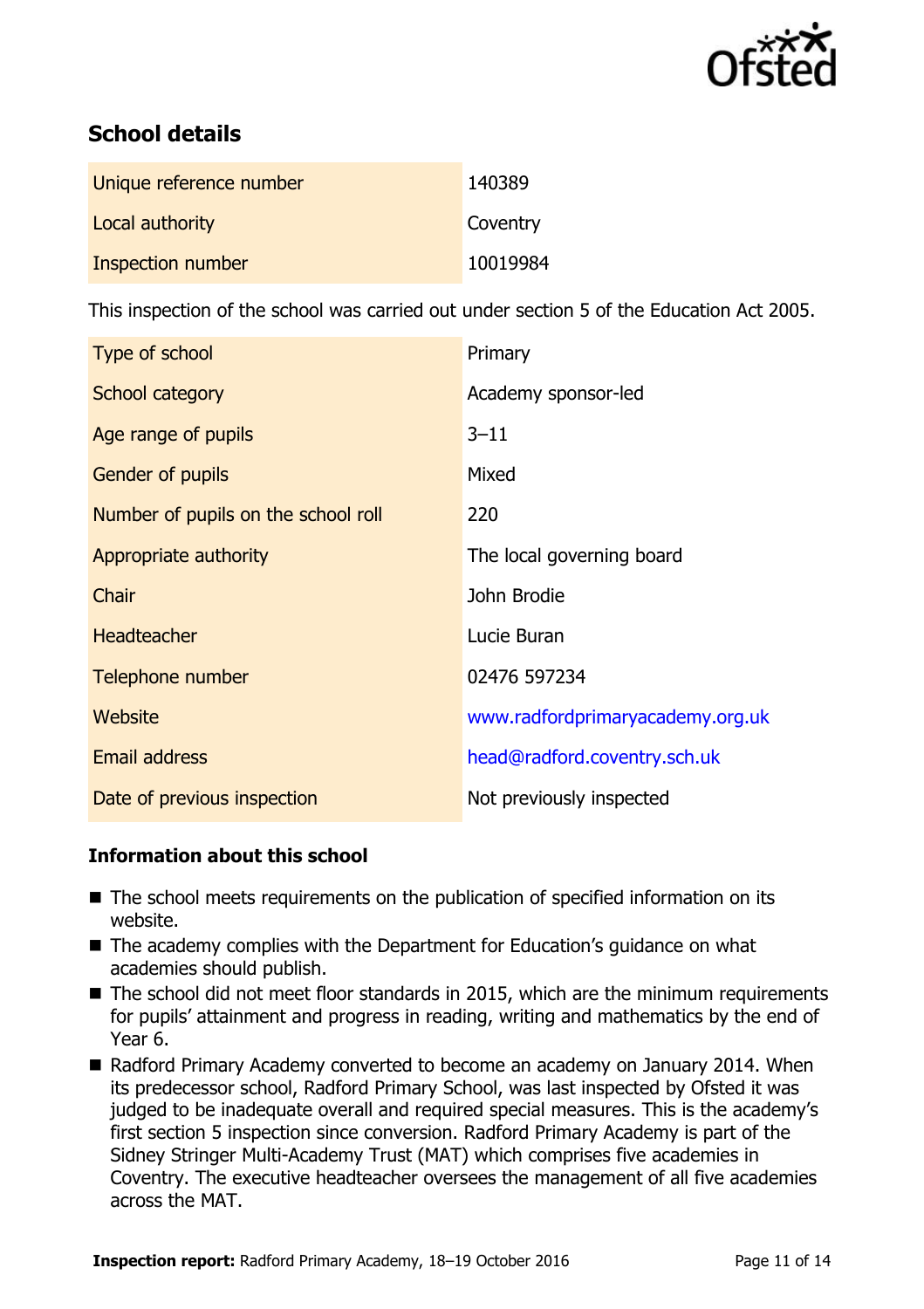

- This is a small primary school. There is an early years provision comprising a Nursery class for three-year-old children who attend in the mornings only; and one Reception classes for four- and five-year-olds who attend full time.
- $\blacksquare$  The school is part of a network of local schools. This partnership supports training, staff development and leadership across the network.
- One third of pupils are of White British heritage. Other pupils come from a wide range of backgrounds representing minority ethnic groups, the largest of which (nearly one fifth of all pupils) is of Pakistani heritage. Half of all pupils speak English as an additional language and approximately one third of pupils who join the school, particularly in the early years (Nursery or Reception), speak little or no English.
- The percentage of pupils who have special educational needs and/or disabilities is above that of most schools.
- The academy runs a morning breakfast club and after-school clubs.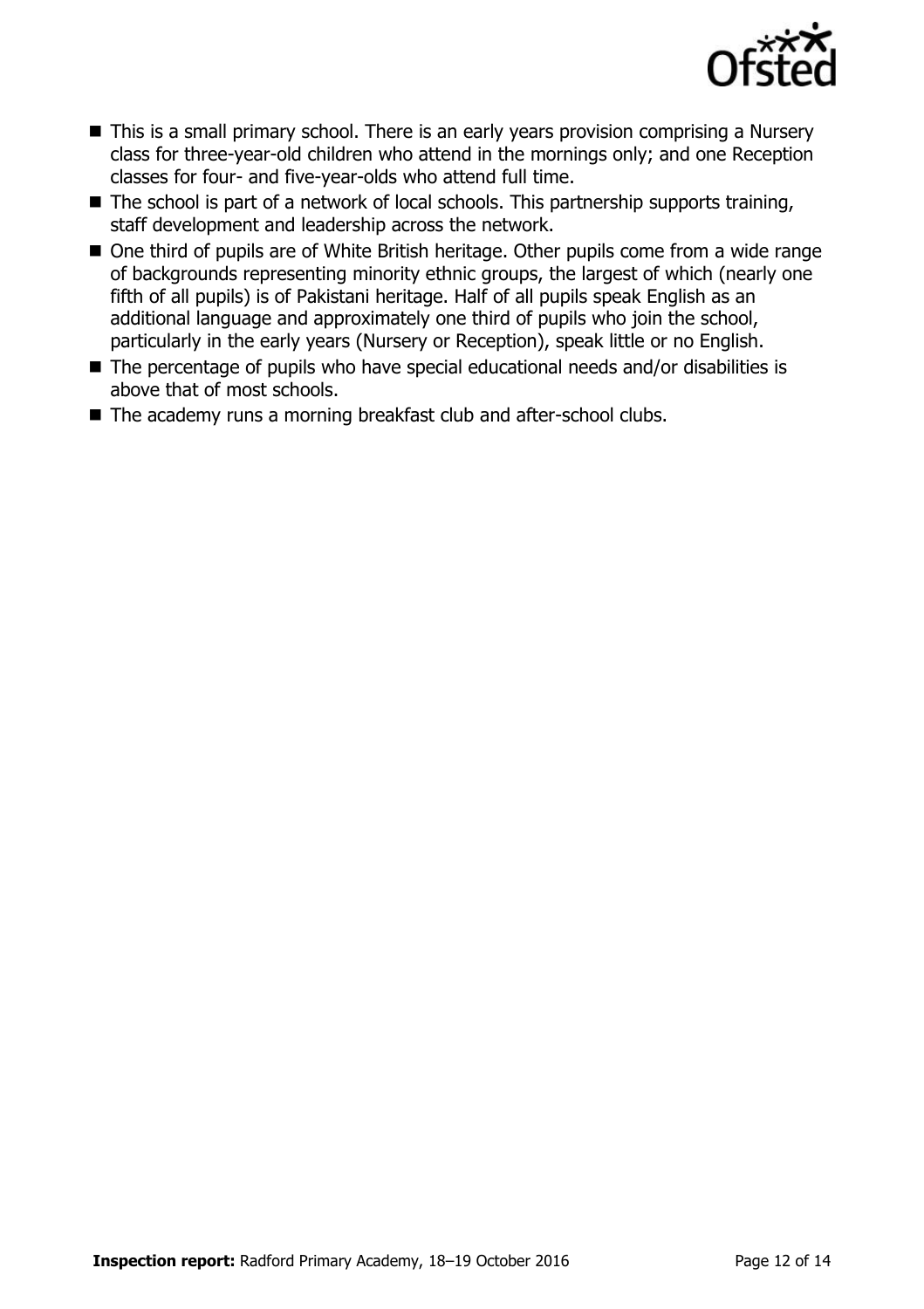

# **Information about this inspection**

- In addition to lesson observations, some of which were carried out with senior leaders, inspectors reviewed pupils' recorded work and met with groups of pupils to discuss their work, behaviour and safety, or to hear them read. Inspectors also spoke to pupils informally during break and lunchtimes to ask them their views about the school. Inspectors observed pupils' behaviour and safety in the playground and at other times during each of the two days of inspection.
- Inspectors looked at a range of documentation including: leaders' and governors own evaluations of the school's effectiveness; the school's development plan; information about pupils' achievement, progress and performance; and documents and information related to governance, teaching, behaviour, attendance and safeguarding.
- Inspectors held discussions with the executive headteacher, headteacher, two assistant headteachers, and other members of teaching and support staff. The lead inspector met two governors, including the chair of the local governing board. He also met with an improvement adviser commissioned by Coventry local authority. Inspectors spoke to pupils during lessons about their work and progress and to the adults who run the breakfast club, as well as some pupils attending the club.
- Inspectors spoke informally to a number of parents and carers to seek their views about the school. There were too few online responses to the Ofsted questionnaire, Parent View, for inspectors to scrutinise. However, inspectors did consider the views of parents who sent their comments to the West Midlands Ofsted regional office by text or email.
- **Inspectors spoke to nearly all teaching staff, including newly qualified teachers, to** provide feedback on lessons observed. Inspectors also considered the views of 23 members of staff who completed the online inspection questionnaire.

#### **Inspection team**

| Charalambos Loizou, lead inspector | Her Majesty's Inspector |
|------------------------------------|-------------------------|
| <b>Tim Hill</b>                    | Her Majesty's Inspector |
| <b>Michael Appleby</b>             | <b>Ofsted Inspector</b> |